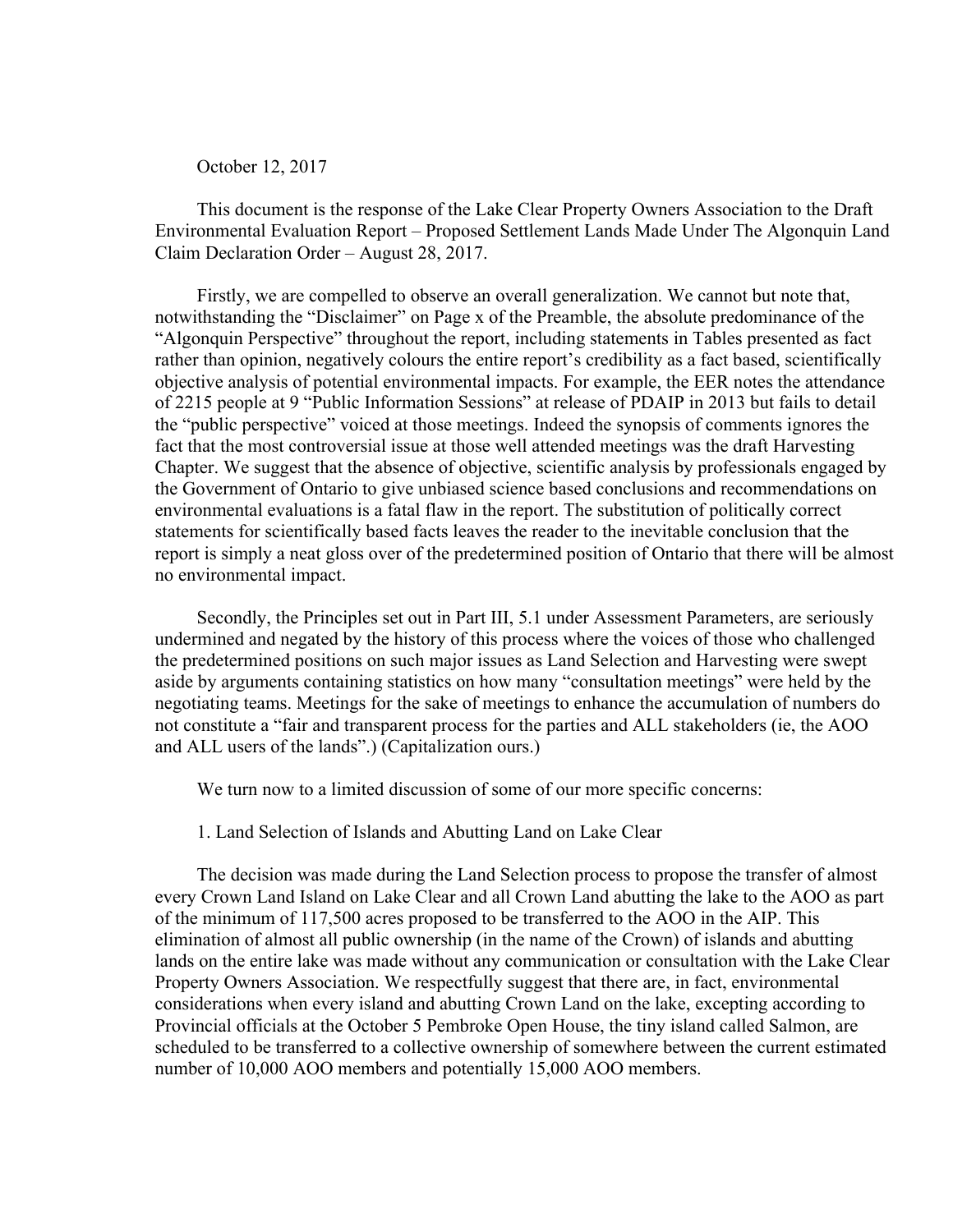## 2. Tourism Industry

Our particular area of rural Ontario has been and continues to be severely challenged economically. Tourism along with forestry remains two of the major local employment generators, albeit relatively low paying and certainly faced with ongoing extremely difficult profitability challenges. A key contributor to the viability, such as it is, of our tourism industry is the outdoor recreational aspects of the businesses as particularly found in fishing and hunting. Any reduction in the attractiveness of sports fishing and sports hunting would severely impact the local tourism industry in a seriously negative way. The present unrestricted access of AOO members, pre and post final agreement, to a vast area of no closed seasons for harvesting wildlife or for fishing with no creel or bag limits and no restrictions on gear, technology and harvest methods has major environmental potential. Yet the EER casually sets aside any environmental concerns apparently on the basis that 10,000 to 15,000 people can be trusted to do what is right for "Mother Earth."

## 3. Fisheries

In a more "in my backyard" context we note the long standing process of establishing a sustainable walleye fishery in Lake Clear. This commenced in the l980's with the then Ministry of Natural Resources stocking a large number of walleye fingerlings in the lake and then closing it to any walleye fishing until the spring of 1992. The fledging walleye fishery has been carefully monitored by the now Ministry of Natural Resources and Forestry ever since. Once again we are compelled to state our deep concern at the sustainability of this fishery in the light of the unlimited harvest methods, including any kind of netting any time of year, available to 10,000 AOO members and potentially up to 15,000 members. Yet the EER flatly assures its readers that "No effects to the fisheries management program are anticipated when lands are transferred" because, the report asserts, " The Algonquins have managed the conservation and sustainability of fisheries populations and habitat for millennia."

In conclusion we emphatically do not challenge the assertion that many members of AOO are as concerned with, and dedicated to, sustainable conservation as any of us. That does not change the fact that for the report to infer that "all will be well" because the "Algonquins have managed the conservation and sustainability of fisheries populations and habitat for millennia" is surely the height of irrelevance in 2017. The limited equipment and limited population of the time frame quoted for this assurance in the EER makes such an assertion not worth further comment. While recognizing good faith with respect to conservation on the part of many members of the AOO, and also recognizing the constitutional right of Aboriginals to priority allocation where conservation requirements so dictate, the inescapable fact remains that conservation is infraction blind and no wildlife resource can withstand unlimited harvesting. Thus the EER denial of any environmental impact as a result of the transfer of lands on lakes to collective AOO ownership must be challenged.